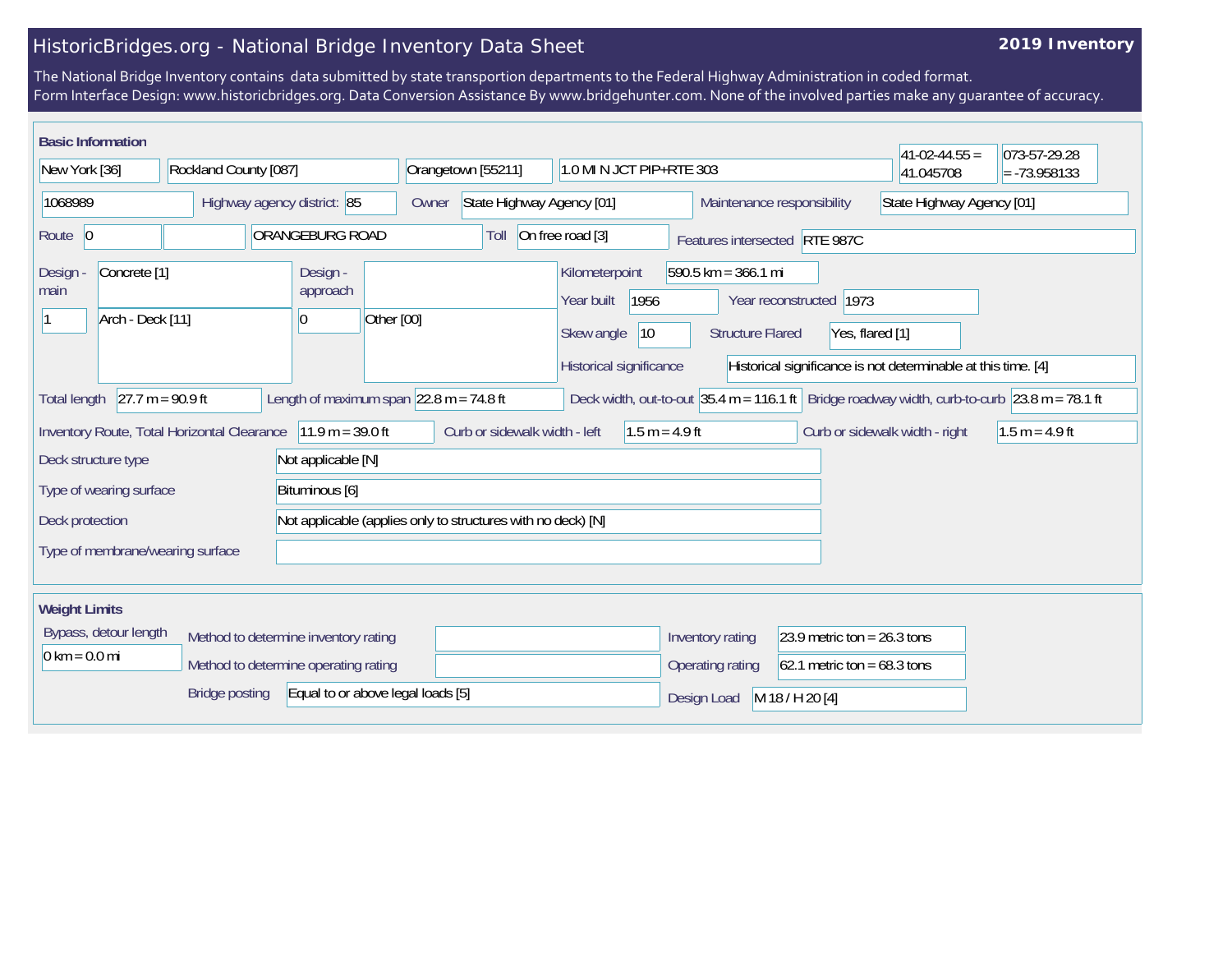| <b>Functional Details</b>                                                                                   |                                                          |                                                                                 |                                                       |                                                     |  |  |  |
|-------------------------------------------------------------------------------------------------------------|----------------------------------------------------------|---------------------------------------------------------------------------------|-------------------------------------------------------|-----------------------------------------------------|--|--|--|
| Average daily truck traffi  4<br>22293<br><b>Average Daily Traffic</b>                                      | Year 2013<br>%                                           | Future average daily traffic                                                    | 2038<br>22515<br>Year                                 |                                                     |  |  |  |
| Minor Arterial (Urban) [16]<br>Road classification                                                          | Lanes on structure 6                                     |                                                                                 | Approach roadway width                                | $26.8 m = 87.9 ft$                                  |  |  |  |
| Type of service on bridge Highway-pedestrian [5]                                                            | Direction of traffic 2 - way traffic [2]                 |                                                                                 |                                                       | Bridge median Closed median with non-mountable barr |  |  |  |
| Parallel structure designation<br>No parallel structure exists. [N]                                         |                                                          |                                                                                 |                                                       |                                                     |  |  |  |
| Type of service under bridge                                                                                | Highway, with or without ped Lanes under structure<br> 3 | Navigation control                                                              | Not applicable, no waterway. [N]                      |                                                     |  |  |  |
| Navigation horizontal clearance $ 0 = N/A $<br>$0 = N/A$<br>Navigation vertical clearanc                    |                                                          |                                                                                 |                                                       |                                                     |  |  |  |
| Minimum navigation vertical clearance, vertical lift bridge                                                 |                                                          | Minimum vertical clearance over bridge roadway                                  |                                                       | $99.99 m = 328.1 ft$                                |  |  |  |
| Minimum lateral underclearance reference feature Highway beneath structure [H]                              |                                                          |                                                                                 |                                                       |                                                     |  |  |  |
| Minimum lateral underclearance on right $1.2$ m = 3.9 ft                                                    |                                                          | Minimum lateral underclearance on left $1.2$ m = 3.9 ft                         |                                                       |                                                     |  |  |  |
| Minimum Vertical Underclearance $4.7 m = 15.4 ft$                                                           |                                                          | Minimum vertical underclearance reference feature Highway beneath structure [H] |                                                       |                                                     |  |  |  |
| Appraisal ratings - underclearances Basically intolerable requiring high priority of corrrective action [3] |                                                          |                                                                                 |                                                       |                                                     |  |  |  |
| <b>Repair and Replacement Plans</b>                                                                         |                                                          |                                                                                 |                                                       |                                                     |  |  |  |
| Type of work to be performed                                                                                | Work to be done by contract [1]<br>Work done by          |                                                                                 |                                                       |                                                     |  |  |  |
| Widening of existing bridge with deck rehabilitation<br>or replacement. [34]                                | 13873000<br>Bridge improvement cost                      | Roadway improvement cost                                                        | 8124000                                               |                                                     |  |  |  |
|                                                                                                             | Length of structure improvement                          | $27.7 m = 90.9 ft$                                                              | Total project cost<br>21997000                        |                                                     |  |  |  |
|                                                                                                             | Year of improvement cost estimate                        | 2018                                                                            |                                                       |                                                     |  |  |  |
|                                                                                                             | Border bridge - state                                    |                                                                                 | Border bridge - percent responsibility of other state |                                                     |  |  |  |
|                                                                                                             | Border bridge - structure number                         |                                                                                 |                                                       |                                                     |  |  |  |